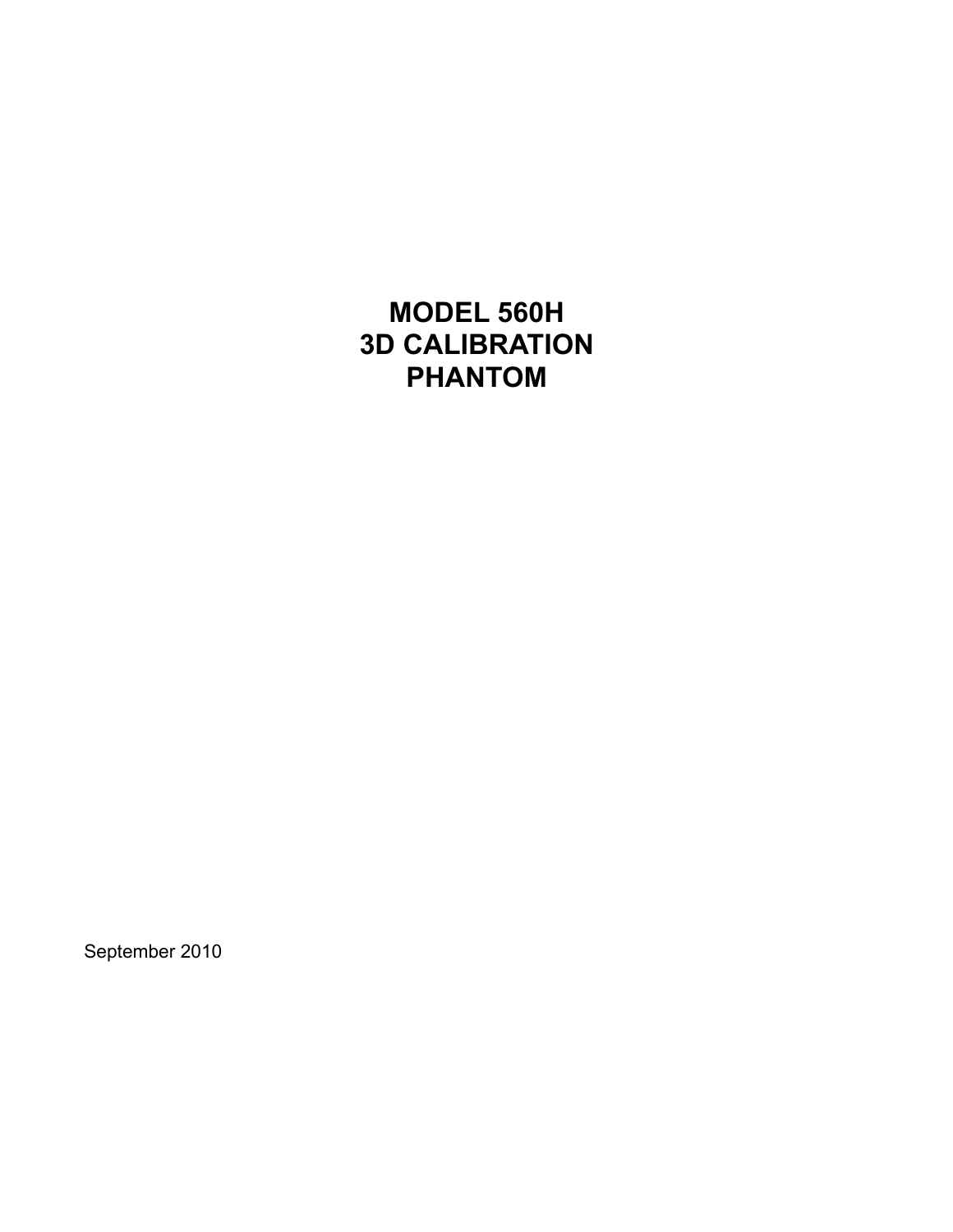# **TABLE OF CONTENTS**

| <b>Section</b>                                | Page           |
|-----------------------------------------------|----------------|
| Introduction                                  | $\overline{2}$ |
| <b>Product Description</b>                    | $\overline{2}$ |
| <b>Tests Performed</b>                        | $\overline{2}$ |
| Specifications                                | 3              |
| Model 560 Target Diagram                      | 4              |
| Dead Zone                                     | 4              |
| <b>Vertical Measurement Calibration</b>       | 5              |
| <b>Horizontal Measurement Calibration</b>     | 6              |
| <b>Axial and Lateral Resolution</b>           | 7              |
| <b>Focal Zone</b>                             | 8              |
| Sensitivity (Maximum Depth of Penetration)    | 9              |
| Functional Resolution, Definition and Fill-in | 10             |
| 2D/3D Calibration                             | 11             |
| Care and Handling of Rubber Based Phantoms    | 12             |
| Warranty                                      | 12             |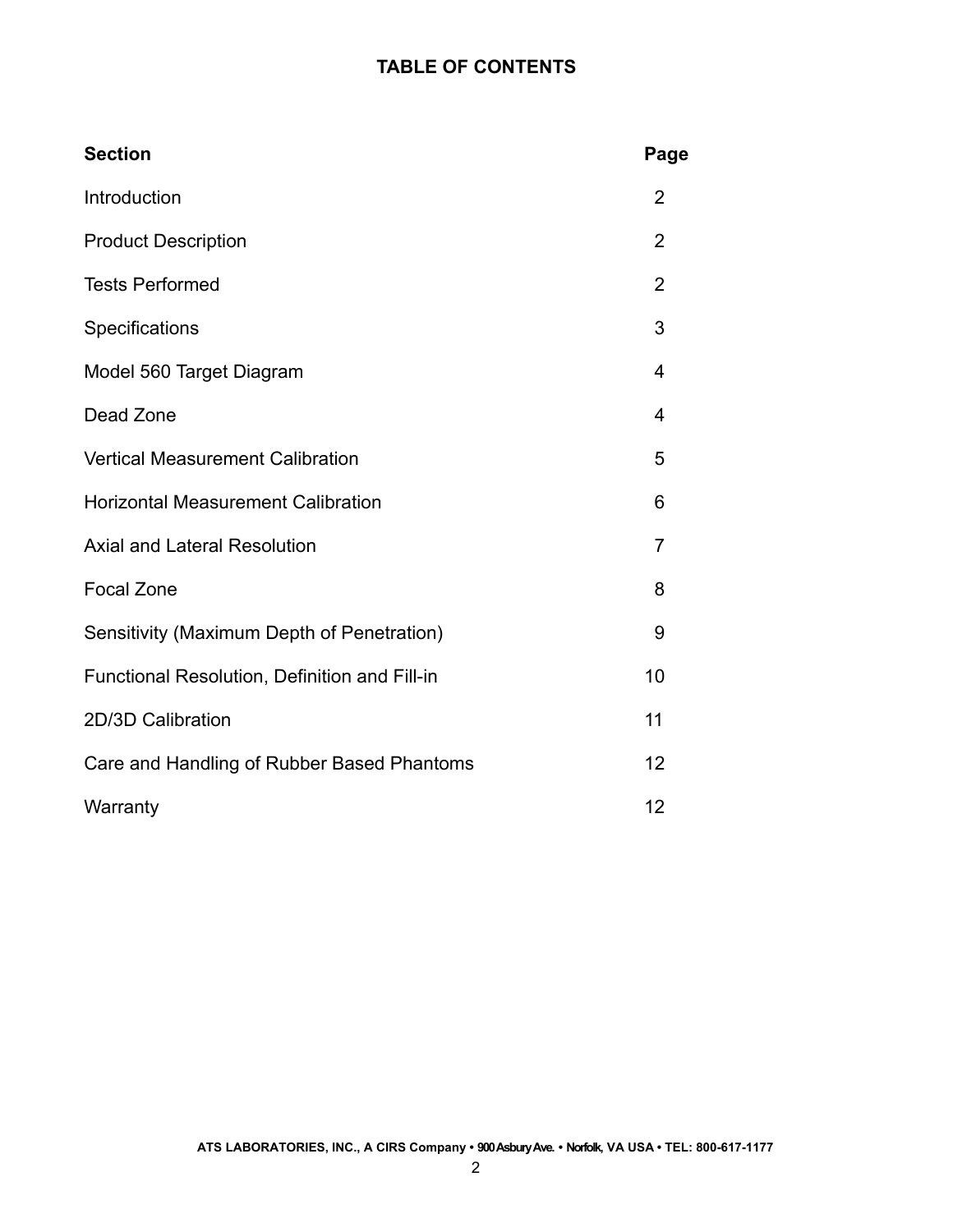# **INTRODUCTION**

Quality assurance tissue-mimicking phantoms are used to evaluate the accuracy and performance of ultrasound imaging systems. The phantoms mimic the acoustic properties of human tissue and provide test structures within the simulated environment. They are essential to detect the performance changes that occur through normal aging and deterioration of system components. Routine equipment performance monitoring can reduce the number of repeat examinations, the duration of examinations and maintenance time.

This phantom is constructed of a new rubber-based tissue-mimicking material developed by ATS Laboratories. This material extends the useful life of the phantom by avoiding problems due to melting, freezing, dehydration and breakage from dropping which are common with hydrogel (water-based) phantoms. By eliminating these problems, the durability, quality and reliability of this product is guaranteed for three years.

The acoustic properties of all biologic and non-biologic materials are affected by temperature variations. Most diagnostic imaging systems and tissue-mimicking phantoms are calibrated at room temperature, commonly referred to as 23°C. To ensure measurement accuracy ATS incorporates a thermometer strip affixed to the outside surface of the phantom housing.

The sound velocity of most diagnostic imaging systems is calibrated to 1,540 meters per second (mps), the assumed average velocity of sound through human soft tissue. The rubber-based tissue-mimicking material has a sound velocity of 1450 mps at 0.5dB/cm/Mhz at room temperature (23°C). The line targets and anechoic target structures have been physically positioned to compensate for the differences in the speed of sound, assuring accuracy of measurements.

# **PRODUCT DESCRIPTION**

The Model 560 rubber-based, tissue-mimicking (TM) phantom is designed to fulfill the basic testing and spatial measurements calibration requirements of a Quality Assurance Program.

The phantom is designed with a combination of monofilament line targets, six tissue mimicking cylindrical targets of varying sizes, and a three-dimensional egg (ellipsoid) test object. The monofilament line targets have a diameter of 0.12 mm, to optimize the displayed image at frequencies ranging from 2.25 to 7.5 MHz. Four groups of line targets are provided to evaluate the vertical and horizontal calibration measurements, axial-lateral resolution and the dead zone.

# **TESTS PERFORMED**

- Dead Zone or Transducer Ring-Down
- **•** Vertical Measurement Calibration
- **Horizontal Measurement Calibration**
- Focal Zone
- **■** Sensitivity
- Axial & Lateral Resolution
- **Functional Resolution, Definition and Fill-In**
- 2D and 3D Spatial Measurement Calibration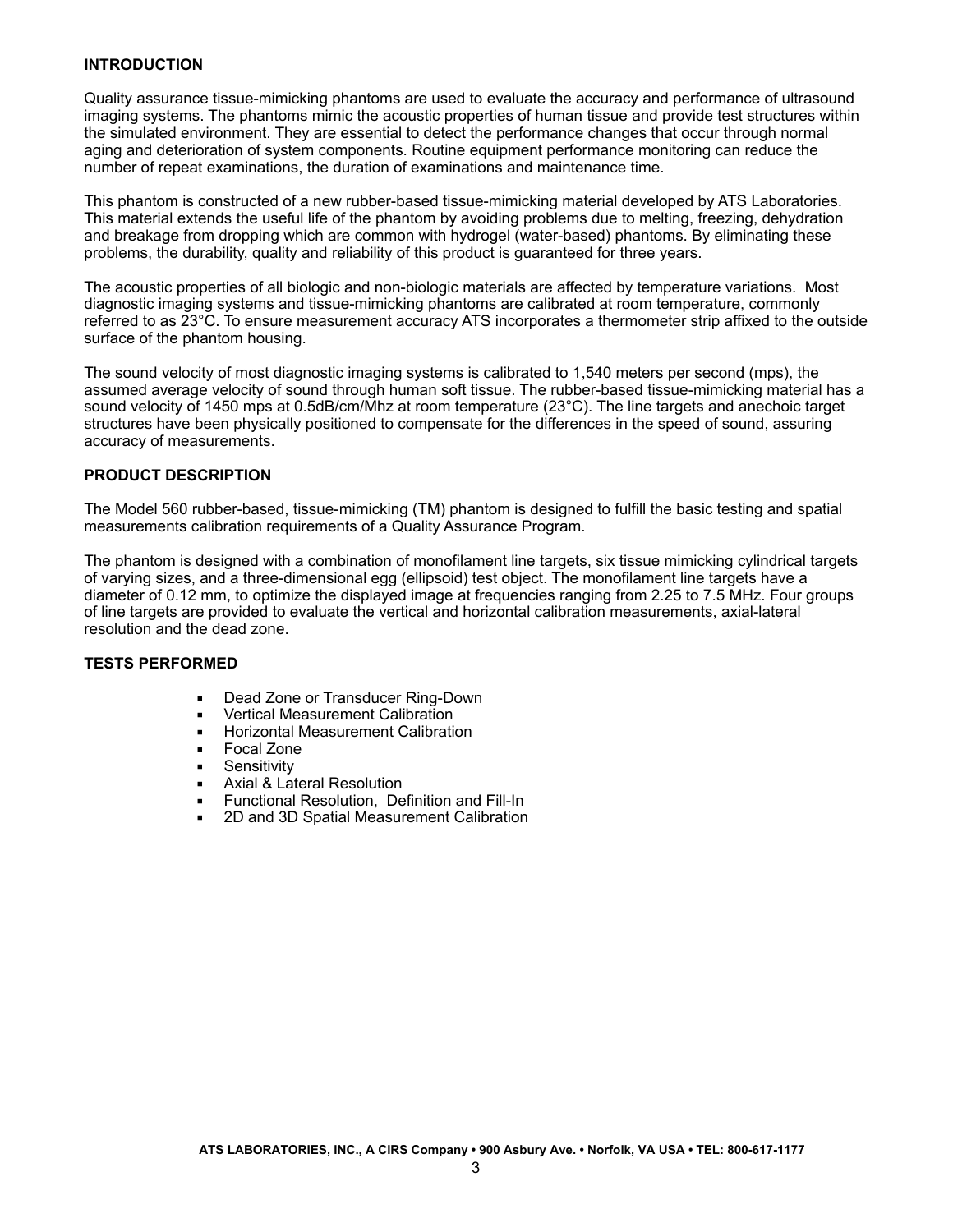#### **SPECIFICATIONS**

#### **GENERAL**

Overall Dimensions: 23.4 x 20.5 x 9.5 cm\* Weight: 3.1Kg\* Housing Material Scan Surfaces: 4 Scan Surface Dimensions: 17 x 8 cm<sup>\*</sup>

# **TISSUE MIMICKING MATERIAL**

Type:  $\qquad$  Urethane rubber<br>Freezing Point:  $\qquad \qquad$  Section 1.1  $\qquad \qquad$  Section 1.1  $\qquad \qquad$  Section 1.1  $\qquad \qquad$  Section 1.1  $\qquad \qquad$  Section 1.1  $\qquad \qquad$  Section 1.1  $\qquad \qquad$  Section 1.1  $\qquad \qquad$  Section 1.1  $\qquad \qquad$  Freezing Point: < -40°C<br>Melting Point: < -40°C<br>> 100°C Melting Point:

# **LINE TARGETS**

Diameter:

# **Vertical Group:**

Number of Targets: 17 Interval Spacing: 1 cm

# **Horizontal Group:**

Number of Targets: 10 Number of Groups: 2<br>
Interval Spacing: 2 cm<br>
2 cm Interval Spacing:<br>Depth: from Scanning Surface #3

# **Dead Zone Group:**

Number of Targets: 9 Lateral Displacement: 5 mm Interval Spacing: Depth: 2 - 10 mm

#### **Axial-Lateral Resolution Group:**

Number of Targets: 6 Lateral Displacement: 1.0 mm<br>
Interval Spacing: 1.0 mm<br>
1.0 mm<br>
5.4, 3, 2, 1 mm Interval Spacing: Axial Depths: 5.5 & 12.5 cm Lateral Depths: 5.5 & 14 cm

# **ANECHOIC TARGET STRUCTURES**

Number of Targets: 6 Diameters:  $\frac{3}{4}$ , 8, 10 mm Interval Spacing 1.0 cm Depth: 3, 5, 12, 15 cm

# **3D EGG TEST OBJECT**

Major axis: Minor axis: 5.0 cm Volume: 91.6 cm<sup>3</sup>

# **WARRANTY:** 10 Years

\*Nominal dimensions

19 x 8 cm\* Attenuation Coefficient:  $0.5$  dB/cm/MHz ± 10.0%<br>Speed of Sound:  $0.5$  1450 mps ±1.0% at 23° 1450 mps  $\pm 1.0$ % at 23 $^{\circ}$ Monofilament Nylon<br>0.12 mm Depth: 1 - 18 cm 5 cm from Scanning Surface #1 5 cm

Type: Non-echogenic, cylindrical

Echogenic 3D ellipsoid<br>7.0 cm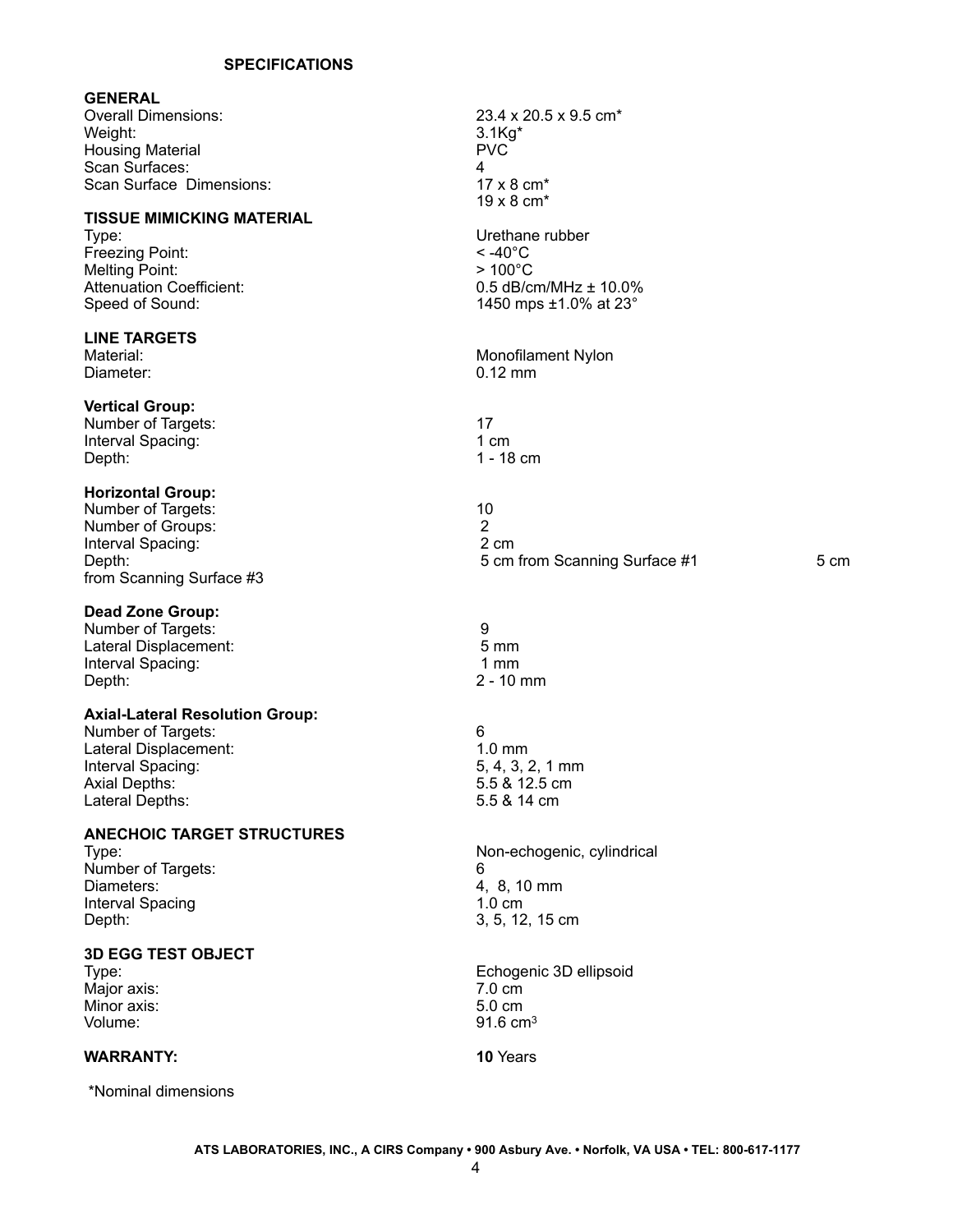Model 560



# **DEAD ZONE**

# **Description and Reason For Testing**

The dead zone is the distance from the front face of the transducer to the first identifiable echo at the phantom/patient interface. In the region of the dead zone no clinical data can be collected. The dead zone occurs because an imaging system cannot send and receive data at the same time. The depth of the dead zone depends upon the frequency and performance of the transducer and the pulsing/receiving section of the system.

#### **Testing Procedure**

- **1.** Place the phantom on a clean, flat surface with scanning surface #1 positioned for use.
- **2.** Apply an adequate amount of low viscosity gel to the scan surface.
- **3.** Adjust the instrument settings (TGC, output, etc.) to establish baseline values for "normal" liver scanning. If the bottom of the phantom is visualized, adjust the gain settings until the image goes entirely black. Record these settings on the quality assurance record. These setting should be used for subsequent testing.
- **4.** Scan the phantom until the dead zone target group is clearly displayed. Freeze this image.
- **5.** This group is composed of 9 line targets. The first target is positioned 2 mm below the scan surface. Subsequent targets are spaced 1 mm apart, to a depth of 10 mm.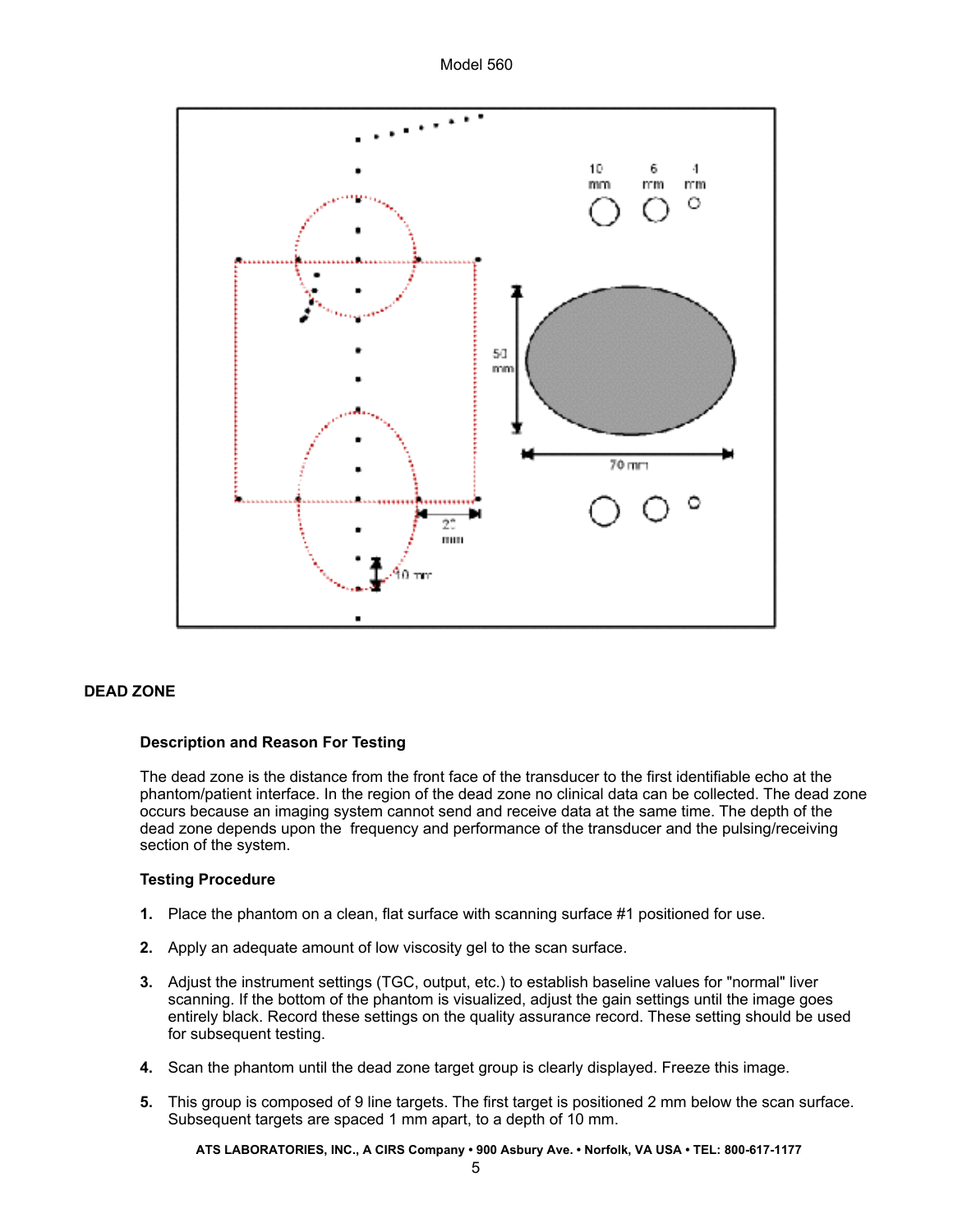- **6.** Using the electronic calipers, measure the distance between the first target imaged and the echo produced by the scan surface. The resulting value will be the depth of the dead zone.
- **7.** Document the depth measurement on the quality assurance record.

If the depth of the dead zone is greater than 10.0 mm, corrective action should be considered by the individual Ultrasound Department.

# **VERTICAL MEASUREMENT CALIBRATION**

# **Description and Reason For Testing**

Vertical distance measurements are obtained along the axis of the sound beam. Proper diagnosis is dependent upon accurate representation of the size, depth and volume of structures being examined. Most imaging systems use depth markers and/or electronic calipers to obtain these measurements. The vertical line targets are scanned and a distance measurement obtained. The resulting measurement is then compared to the known distance between the line targets in the phantom. The accuracy of vertical distance measurements is dependent upon the integrity of the timing circuitry of the imaging system.

# **Testing Procedure**

- 1. Place the phantom on a clean, flat surface with scanning surface #1 positioned for use.
- 2. Apply an adequate amount of low viscosity gel to the scan surface.
- 3. Adjust the instrument settings (TGC, output, etc.) to establish baseline values for "normal" liver scanning. If the bottom of the phantom is seen, adjust the gain settings until the image goes entirely black. Record these settings on the quality assurance record. These setting should be used for subsequent testing.
- 4. Position the transducer over the vertical group of line targets until a clear image is obtained. Freeze the display.
- 5. Using the electronic calipers or the timing markers measure the greatest distance that can be clearly imaged between line targets.
- 6. Document the measurement obtained on the quality assurance record.

# **Results**

Vertical Spacing: 1.0 cm center to center  $\pm$  0.1 mm

If a discrepancy occurs which is greater than 1.0 mm, corrective action should be considered by the individual Ultrasound Department.

# **HORIZONTAL MEASUREMENT CALIBRATION**

# **Description and Reason For Testing**

Horizontal distance measurements are obtained perpendicular to the axis of the sound beam. Proper diagnosis is dependent upon the accurate representation of the size and volume of a structure being examined. Most imaging systems use distance markers and/or electronic calipers to obtain these measurements. The phantom is scanned and a distance measurement obtained. The resulting measurement is then compared to the known distance in the phantom. The accuracy of the horizontal distance measurements is dependent upon the integrity of the transducer, the output intensity and the resolution of the imaging system.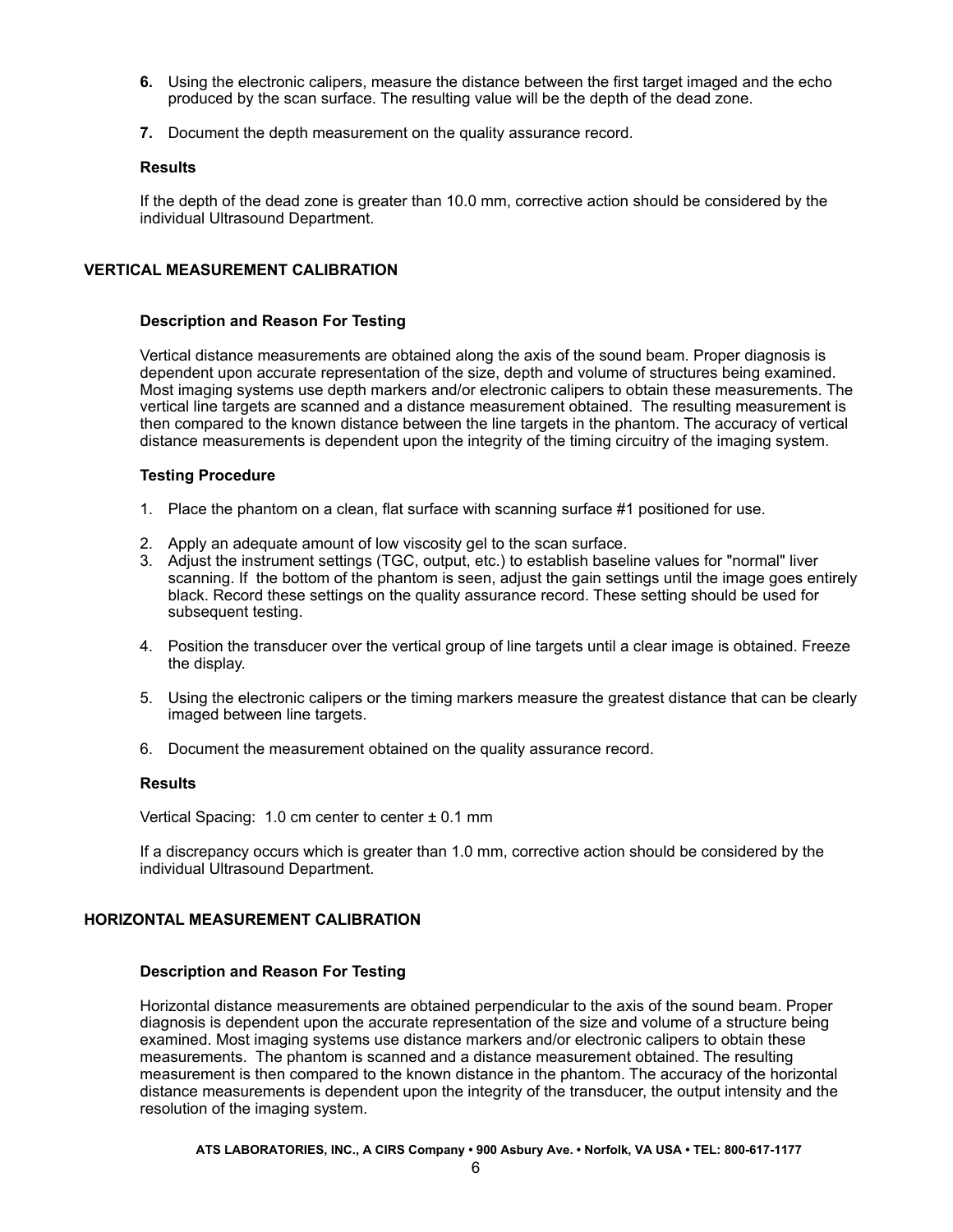# **Testing Procedure**

Note: The Model 560 phantom provides two scanning surfaces used to evaluate horizontal measurement calibration. Linear array scanning systems should use #1 scanning surfaces. Sector scanning systems should use #3 scanning surfaces.

- 1. Place the phantom on a clean, flat surface.
- 2. Apply an adequate amount of low viscosity gel to the scan surface.
- 3. Adjust the instrument settings (TGC, output, etc.) to establish baseline values for "normal" liver scanning. If the bottom of the phantom is seen, adjust the gain settings until the image goes entirely black. Record these settings on the quality assurance record. These settings should be used for subsequent testing.
- 4. Position the transducer over the horizontal group of line targets until a clear image is obtained. Freeze the image.
- 5. Using the electronic calipers or the timing markers measure the greatest distance that can be clearly imaged between line targets displayed.

*Note: Some sector scanners have distance markers on the outside edges of the sector image with no other indicators available. Hand-held calipers must be used for distance measurements within the image on the monitor.* 

6. Document all of the measurements on the quality assurance record.

# **Results**

| Interval Spacing: | $2 \text{ cm} \pm 1 \text{ mm}$    |
|-------------------|------------------------------------|
| Depths:           | 5 cm $\pm$ 1 mm (Scan surface #1)  |
|                   | 5 cm $\pm$ .1 mm (Scan surface #3) |

If a discrepancy occurs which is greater than 2 mm, corrective action should be considered by the individual Ultrasound Department.

# **AXIAL AND LATERAL RESOLUTION**

#### **Description and Reason For Testing**

Resolution is the minimum reflector separation between two closely spaced objects which can be imaged separately. If a system has poor resolution capabilities, small structures lying close to each other will appear as one image, causing improper interpretation of the ultrasound findings.

Resolution along the axis of the sound beam is referred to as Axial Resolution. Axial Resolution is affected by the pulsing section of the imaging system and the condition of the transducer.

Resolution perpendicular to the axis of the sound beam is termed Lateral Resolution. Lateral Resolution is dependent upon the beam width, increased beam width will reduce the Lateral Resolution.

#### **Testing Procedure**

In the Model 560, scan surface #1 and #3 are used to evaluate axial resolution at depths of 5.5 and 12.5 cm. To evaluate lateral resolution, scan surfaces #2 and #4 are sued, at depths of 5.5 and 14 cm.

The interval spacing of the line targets are 5, 4, 3, 3, and 1 mm. Each target is spaced 1 mm laterally to avoid over shadowing of the adjacent targets.

1. Place the phantom on a clean, flat surface with scanning surface #1 positioned for use.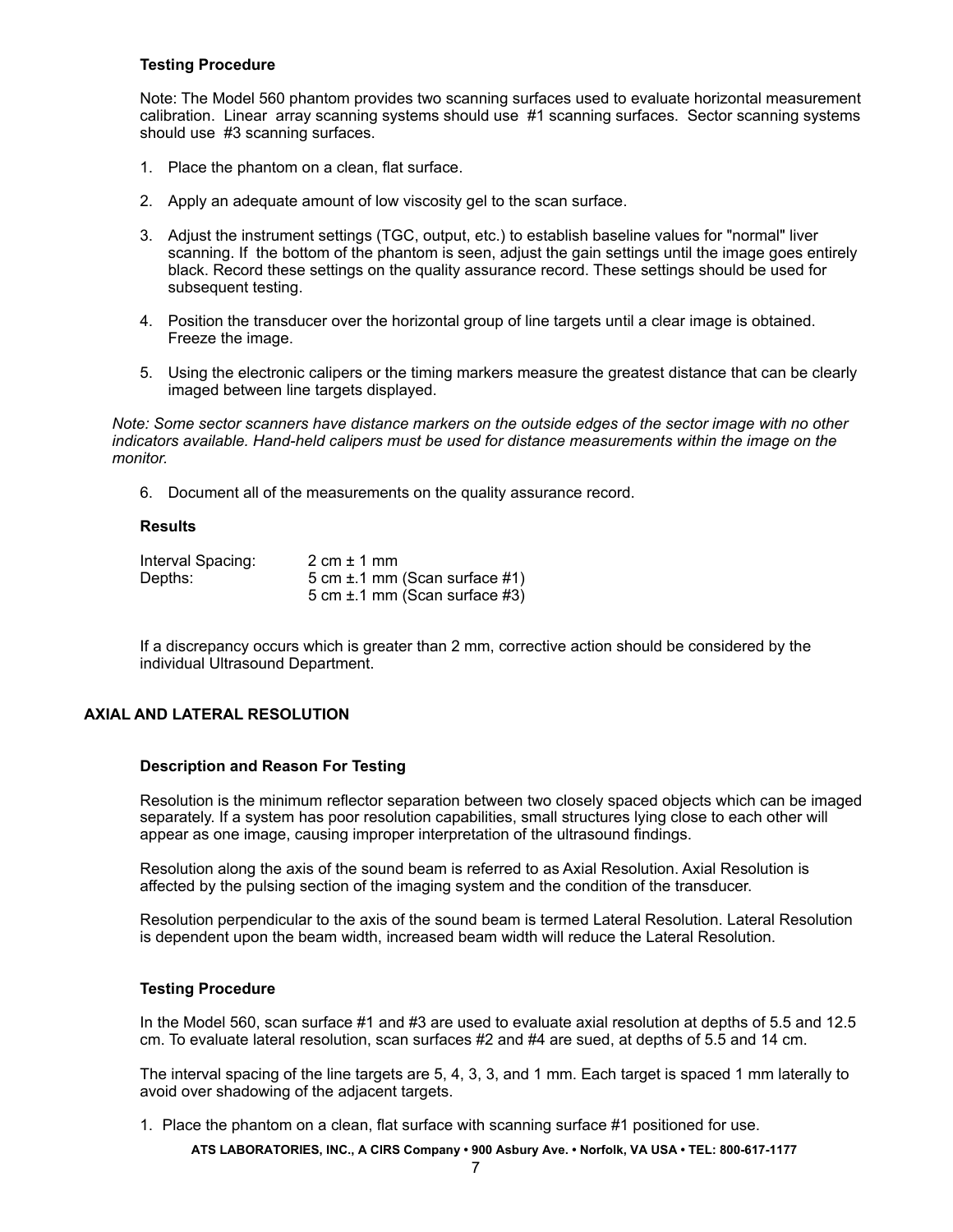- 2. Apply an adequate amount of low viscosity gel to the scan surface.
- 3. Adjust the instrument settings (TGC, output, etc.) to establish baseline values for "normal" liver scanning. If the bottom of the phantom is seen, adjust the gain settings until image goes entirely black. Record these settings on the quality assurance record. These settings should be used for subsequent testing.
- 4. Position the transducer over the axial resolution group of line targets on the phantom until a clear image is obtained. Freeze this image.
- 5. Examine the image to determine if all of the line targets within the group are clearly displayed as separate target points. Record the closest spaced target points which can be imaged (refer to specification drawing). Obtain a hard copy of the display.
- 6. Document all observations made on the quality assurance record.
- 7. Position the phantom with scan surface #3 ready for use. Repeat steps 2-5.
- 8. Repeat steps 1-6 for scan surfaces #2 and #4 to obtain measurements of the lateral resolution.

The system's ability to resolve the array targets at all four depths should remain consistent from week to week when using the same instrument settings and the Model 560 phantom. Compare the test results obtained with a baseline or previous test. If the current image demonstrates changes in the system's ability to resolve these targets, corrective action should be considered.

# **FOCAL ZONE**

# **Description and Reason For Testing**

The focal zone is the region surrounding the focal point in which the intensity and the lateral resolution is the greatest. Clinically, structures examined within the focal zone will provide the best diagnostic information obtainable. The focal zone can be affected by changes in the pulsing/receiving section of the imaging system or damage to the transducer.

# **Testing Procedure**

- 1. Place the phantom on a clean, flat surface with #1 scanning surface positioned for use.
- 2. Apply an adequate amount of low viscosity gel to the scan surface.
- 3. Adjust the instrument settings (TGC, output, etc.) to establish baseline values for "normal" liver scanning. If the bottom of the phantom is seen, adjust the gain settings until image goes entirely black. Record these settings on the quality assurance record. These settings should be used for subsequent testing.
- 4. Position the transducer over the vertical group of line targets on the phantom, until a clear image is obtained. Freeze the display and obtain a hard copy.

*Note: A line rather than a dot is produced on the display. The length of the line is indicative of the width of the beam. Therefore, targets inside the focal zone form a shorter line than those outside of the focal zone. Adjustments in the gain settings will change the length of the line targets displayed.* 

5. For a variable focused transducer, scans with several different focal zone settings should be performed. Dynamically focused transducers may not display changes in the width of the line targets. However a change in the intensity can be observed upon adjustment of the transmitting focus of the transducer.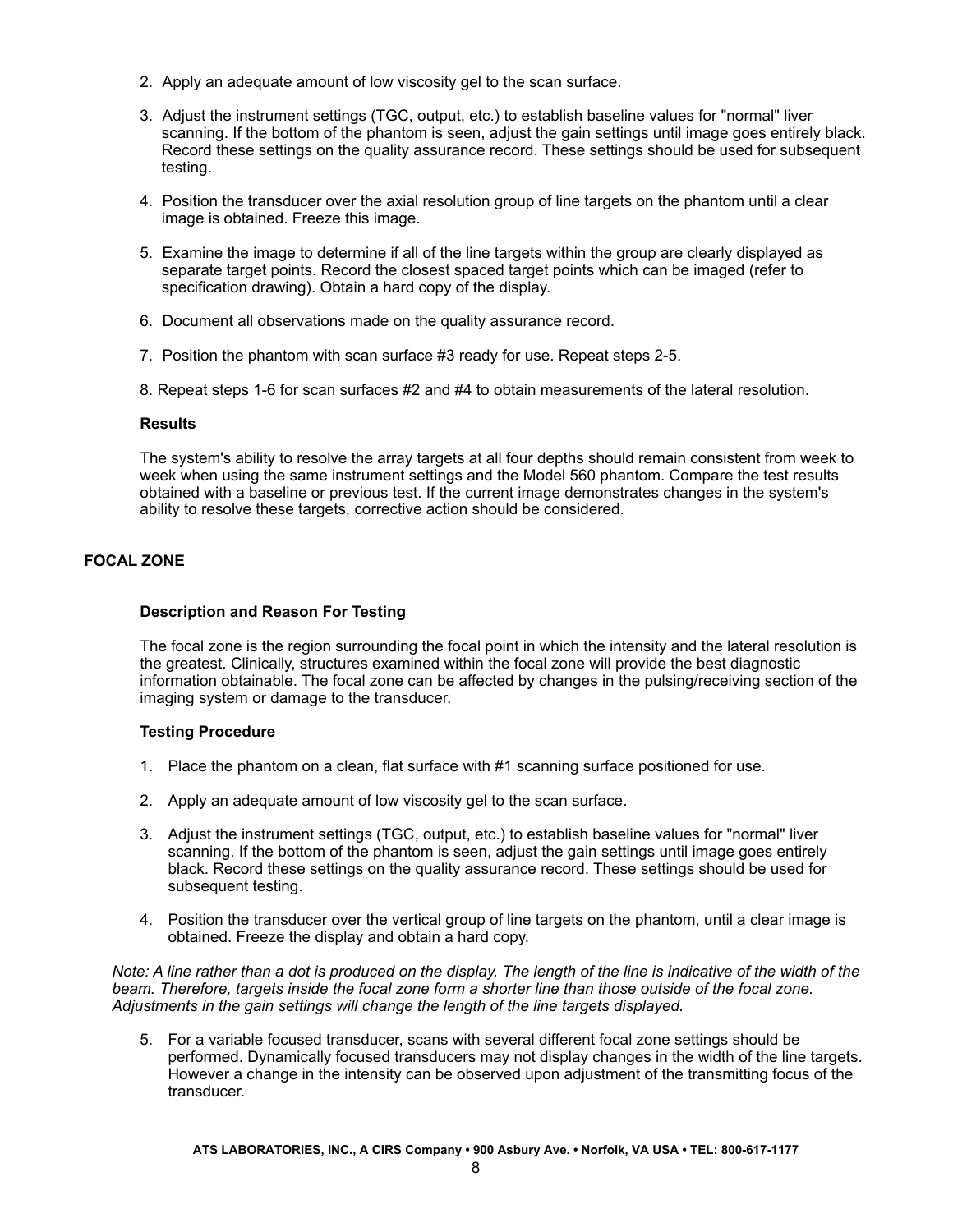- 6. Using the hard copy, draw a line connecting the ends of the echoes received from the line targets (both sides), the line should form a smooth curve. This will illustrate the shape of the sound beam. Now locate the narrowest portion, this is the focal zone. Measure the width of the beam and the depth at this point.
- 7. Document the depth of the focal zone and the measurement of the focal width on the quality assurance record.

The location of the focal zone should agree with the manufacturer's specifications and should not change with time. This applies to both fixed and dynamically focused systems. If changes occur corrective action should be considered.

# **SENSITIVITY (MAXIMUM DEPTH OF PENETRATION)**

# **Description and Reason For Testing**

The ability of an imaging system to detect and display weak echoes from small objects located at specified depths (penetration) is referred to as sensitivity. Clinically, weak reflecting echoes are commonly produced from internal structures of organs. Definition of these structures can be extremely important in the interpretation of the ultrasound findings. Sensitivity can be affected by the pulser/receiver section of the system, the degree of focusing of the transducer, attenuation of the medium, depth and shape (geometry) of the reflecting object, and electromagnetic interference from the local surroundings.

# **Testing Procedure**

The Model 560 is provided with two sets of anechoic target structures, at two depths from scan surface  $#1$ . The ability to use all four scanning surfaces allows measurements to be obtained at  $6$  depths.

- 1. Place the phantom on a clean, flat surface with #1 scanning surface positioned for use.
- 2. Apply an adequate amount of low viscosity gel to the scan surface.
- 3. Adjust the instrument settings (TGC, output, etc.) to establish baseline values for "normal" liver scanning. If the bottom of the phantom is seen, adjust the gain settings until image goes entirely black. Record these settings on the quality assurance record. These settings should be used for subsequent testing.

*Note: In addition to the above, this test should also be performed with output levels set at the highest and lowest settings. This enables any changes in output to be more easily detected.* 

- 4. Position the transducer over the two 10 mm anechoic targets. This surface provides measurements at depths of 2.5 and 12.5 cm.
- 5. Freeze image and obtain a hard copy.
- 6. Repeat steps 1-5 for the remaining scan surfaces, to provide measurements at remaining scanning depths.
- 7. Examine the image to determine the last or deepest target structure displayed. Using the electronic calipers or the timing markers measure the depth of this target.
- 8. Document the depth measurement on the quality assurance record.

#### **Results**

The depth of penetration should not shift by more than 1.0 cm, when using this phantom at same instrument settings and transducer. If a discrepancy occurs corrective action should be considered by the individual Ultrasound Department.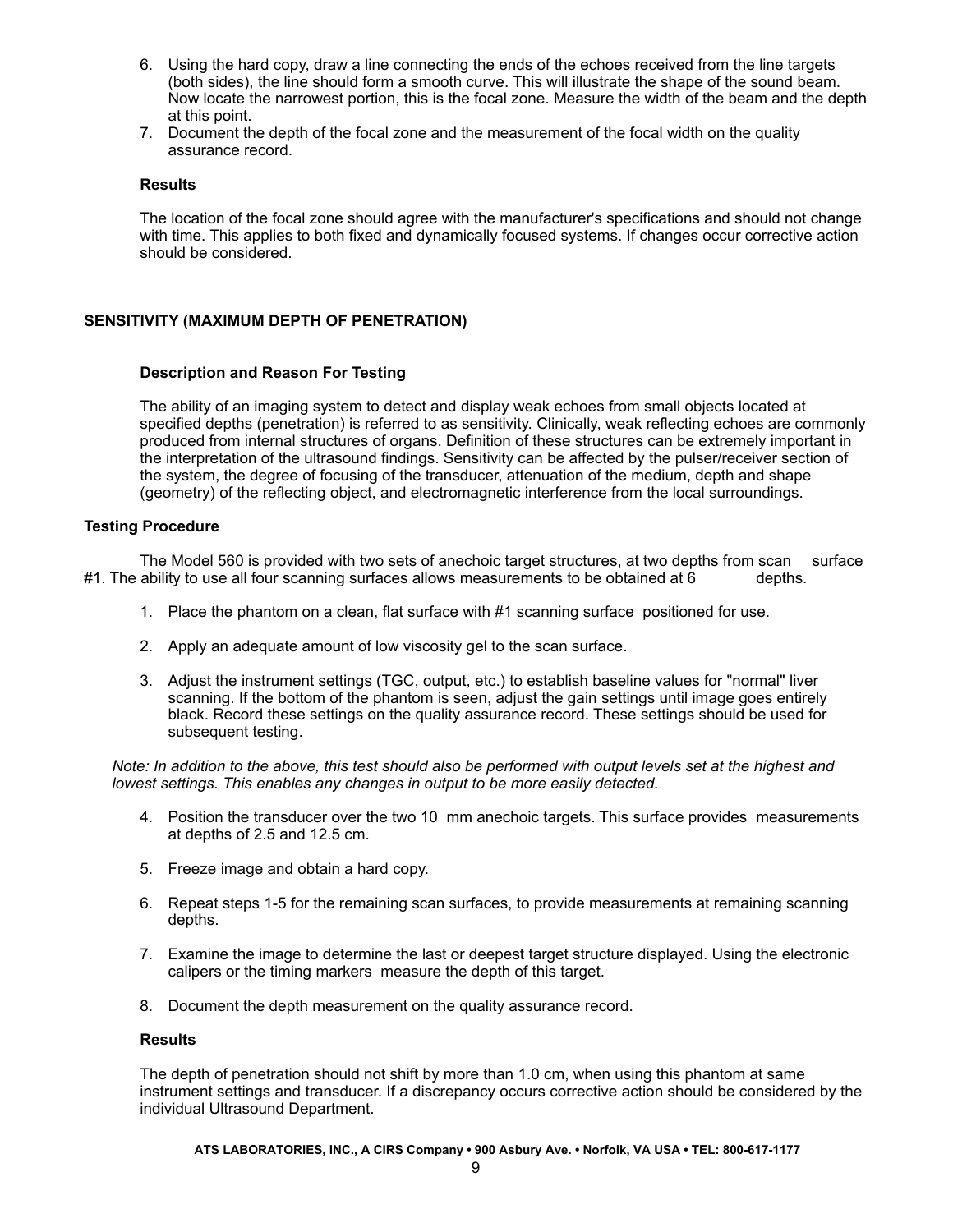# **Description and Reason For Testing**

Functional resolution is an imaging system's ability to detect and display the size, shape, and depth of an anechoic structure within the test phantom. In practice, the data obtained will give a direct indication of the minimum size structure the system is capable of resolving at a given depth.

Definition and Fill-in describes the imaging system's ability to detect and display the shape and echogenic characteristics of a structure. Clinically, a correct diagnosis is dependent upon the system's ability to differentiate between a cystic or solid structure versus echo patterns originating from the surrounding normal tissue.

# **Testing Procedure**

The Model 560 is provided with two sets of anechoic target structures, at two depths from scan surface #1. The ability to use all four scanning surfaces allows measurements to be obtained at 6 depths.

- 1. Place the phantom on a clean, flat surface with scanning surface #1 positioned for use.
- 2. Apply an adequate amount of low viscosity gel to the scan surface.
- 3. Adjust the instrument settings (TGC, output, etc.) to establish baseline values for "normal" liver scanning. If the bottom of the phantom is seen, adjust the gain settings until image goes entirely black. Record these settings on the quality assurance record. These settings should be used for subsequent testing.
- 4. Position the transducer over the anechoic circular target group on the phantom, until a clear image is obtained.
- 5. Freeze image and obtain a hard copy.
- 6. Repeat steps 1-5 with the remaining 3 scan surfaces.
- 7. Examine the images obtained to determine the smallest target visualized at the shortest and longest depths. Due to the configuration of the sound beam small targets in the near field may not be imaged.
- 8. All findings should be documented on the quality assurance record.

# **Results**

The targets should appear circular with sharp clearly defined edges, indicating an abrupt transition from the echogenic to the anechoic region. The targets are anechoic and should be free of any internal echoes or fill-in. However, the presence of internal system noise may manifest itself by producing an observable shade of gray within the target area.

The specific values determined, while significant in their own right, are somewhat less important than stability over time. Performing this test on a routine basis at the same instrument settings should produce the same results. Any changes should be investigated.

# **2D/3D CALIBRATION**

# **Descripton and Reason For Testing**

Ultrasound imaging systems may detect differences in echogenicity of tissue structures and determine the dimensions of those structures based on user or automated boundary detection. Spatial measurement data collected will give an indication of the accuracy the system is capable of.

# **Testing Procedure**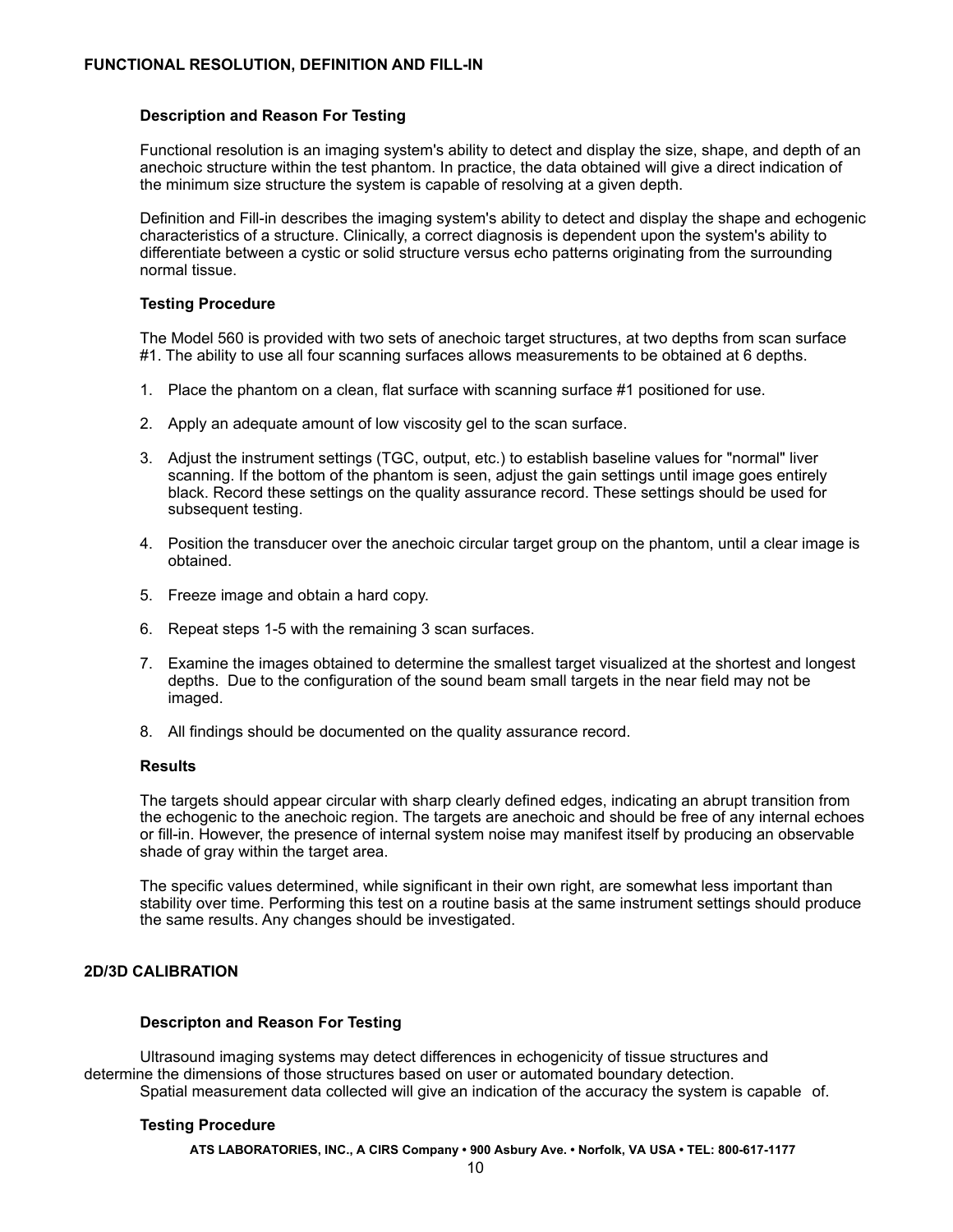Using the 2D shapes shown in the target diagram on page 4, areas and perimeters may be determined by connecting lines between the filament targets. Linear measurements are taken from an image which is on a plane perpendicular to the line targets. For ultrasound systems which have only linear interpolation between points defining a curve, circular or ellipsoid shapes should not be used. Utilize rectangles or triangles instead. In ultrasound systems which utilize a circle or ellipse measurement algorithm, its accuracy may be tested by defining 3 points to make a circle or 4 points to make an ellipse as shown. The following formulae are useful:

|                  | Rectangle    | <b>Circle</b> | <b>Ellipse</b>                  |
|------------------|--------------|---------------|---------------------------------|
| Area             | $A = ab$     | $A = \pi r^2$ | $A = \pi (ab)/4$                |
| <b>Perimeter</b> | $P = 2(a+b)$ | $P = \pi d$   | $P = \pi ((a^2 + b^2)/2)^{0.5}$ |

For example, the target diagram shows a circle with a radius of 2.0 cm. Its computed area is 12.57cm<sup>2</sup> **.** Its perimeter is 12.57cm (the identical value for the perimeter and area is a coincidence). These computed values may be compared with those calculated from the ultrasound system's algorithm.

Determination of volume or surface area may be accomplished using the line targets or the 3D egg test object. If using line targets, the volume or surface area corresponds to a cylindrical rod, rectangular bar, or prism outlined by the 2D geometrical shape normal to the notional rod or bar.

To calculate a surface area or volume, an image is taken at a particular scan plane. Using the calipers, the dimensions of the 2d shape are taken and area determined based on the system's algorithms. Next, perform a 3D scan of the line targets with the scan planes parallel to each other and the scan direction perpendicular to the axes of the line targets. The distance between the first scan plane and the last multiplied by the 2D area will give the 3D volume. This system calculated value may then be compared to the actual volumes calculated from the rod lengths and the areas coincident with the 2D shape utilized.

A volume measurement of the 3D egg test object may be accomplished by measuring the linear dimensions of the two major axes. Position the transducer so that the scan plane coincides with the maximum cross-sectional area along the length of the object. That is dimension a. Re-position the transducer to measure the maximum circular cross-section, dimension b. Multiple measurements should be made and averaged. The volume of an ellipse with circular cross sections is given by:

$$
V = (4/3) \pi (a/2) (b/2)^2
$$

The Model 560 3D egg test object has nominal dimensions of 7.0 cm (major axis = a) and 5.0 cm (minor axis = b). The calculated volume is  $91.6$  cm<sup>3</sup>. Note that these nominal dimensions may need to be adjusted by a factor of 0.967 to account for distance measurement errors caused by the urethane tissue mimicking material. The correction applies to all axes when using a sector scanning probe and to just vertical dimension when scanning with a linear probe.

- 1. Place the phantom on a clean, flat surface with scanning surface #1 positioned for use.
- 2. Apply an adequate amount of low viscosity gel the scan surface.
- 3. Adjust the instrument settings (TGC, output, etc.) to establish baseline values for "normal" liver scanning. If the bottom of the phantom is seen, adjust the gain settings until image goes entirely black. Record these settings on the quality assurance record. These settings should be used for subsequent testing.
- 4. Position the transducer over the line target target group or 3D egg test object in the phantom, until a clear image is obtained.